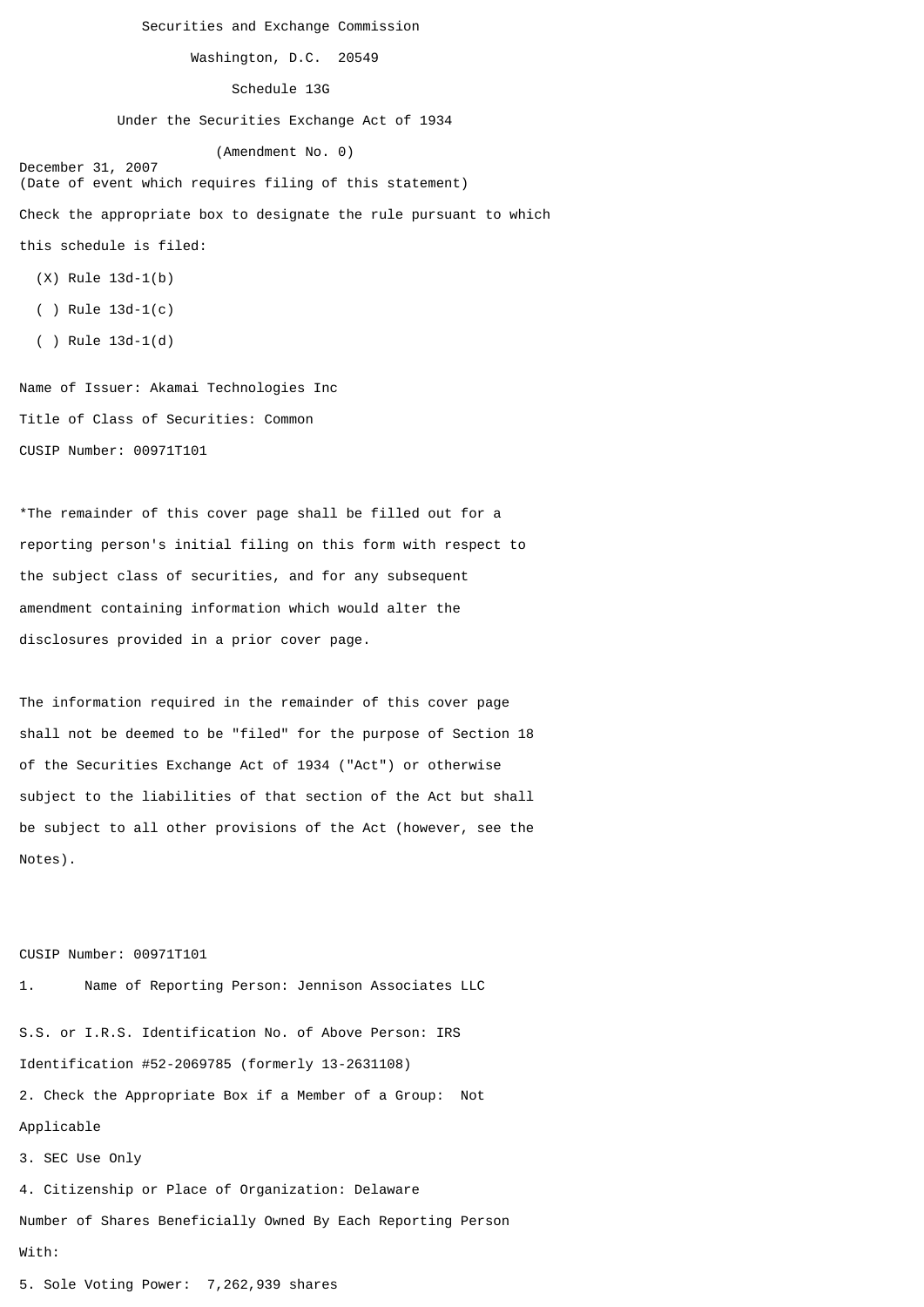6. Shared Voting Power: 0 shares 7. Sole Dispositive Power: 0 shares 8. Shared Dispositive Power: 10,435,908 shares 9. Aggregate Amount Beneficially Owned by Each Reporting Person: 10,435,908 shares 10. Check Box if the Aggregate Amount in Row 9 Excludes Certain Shares: ( ) 11. Percent of Class Represented by Amount in Row 9: 6.28% 12. Type of Reporting Person: IA Item 1(a) Name of Issuer: Akamai Technologies Inc Item 1(b) Address of Issuer's Principal Executive Offices: 8 Cambridge Ctr Cambridge, MA 02142-1413 Item 2(a) Name of Person Filing: Jennison Associates LLC Item 2(b) Address of Principal Business Office or Residence: 466 Lexington Avenue New York, NY 10017 Item 2(c) Citizenship: Delaware Item 2(d) Title of Class of Securities: Common Item 2(e) CUSIP Number: 00971T101 Item 3 If this statement is filed pursuant to Rules 13d-1(b), or 13d-2(b), or (c) check whether the person filing is a: (a) ( ) Broker or Dealer registered under Section 15 of the Act (b) ( ) Bank as defined in Section 3(a) (6) of the Act (c) ( ) Insurance Company as defined in Section 3(a) (19) of the Act (d) ( ) Investment Company registered under Section 8 of the Investment Company Act (e) (X) Investment Adviser in accordance with Section 240.13d-1(b) (1) (ii) (E) (f) ( ) Employee Benefit Plan, Pension Fund which is subject to the provision of the Employee Retirement Income Security

Act of 1974 or Endowment Fund in accordance with Section 240.13d-1(b) (ii) (F)

(g) ( ) Parent Holding Company or control person, in accordance with Section 240.13(b) (ii) (G)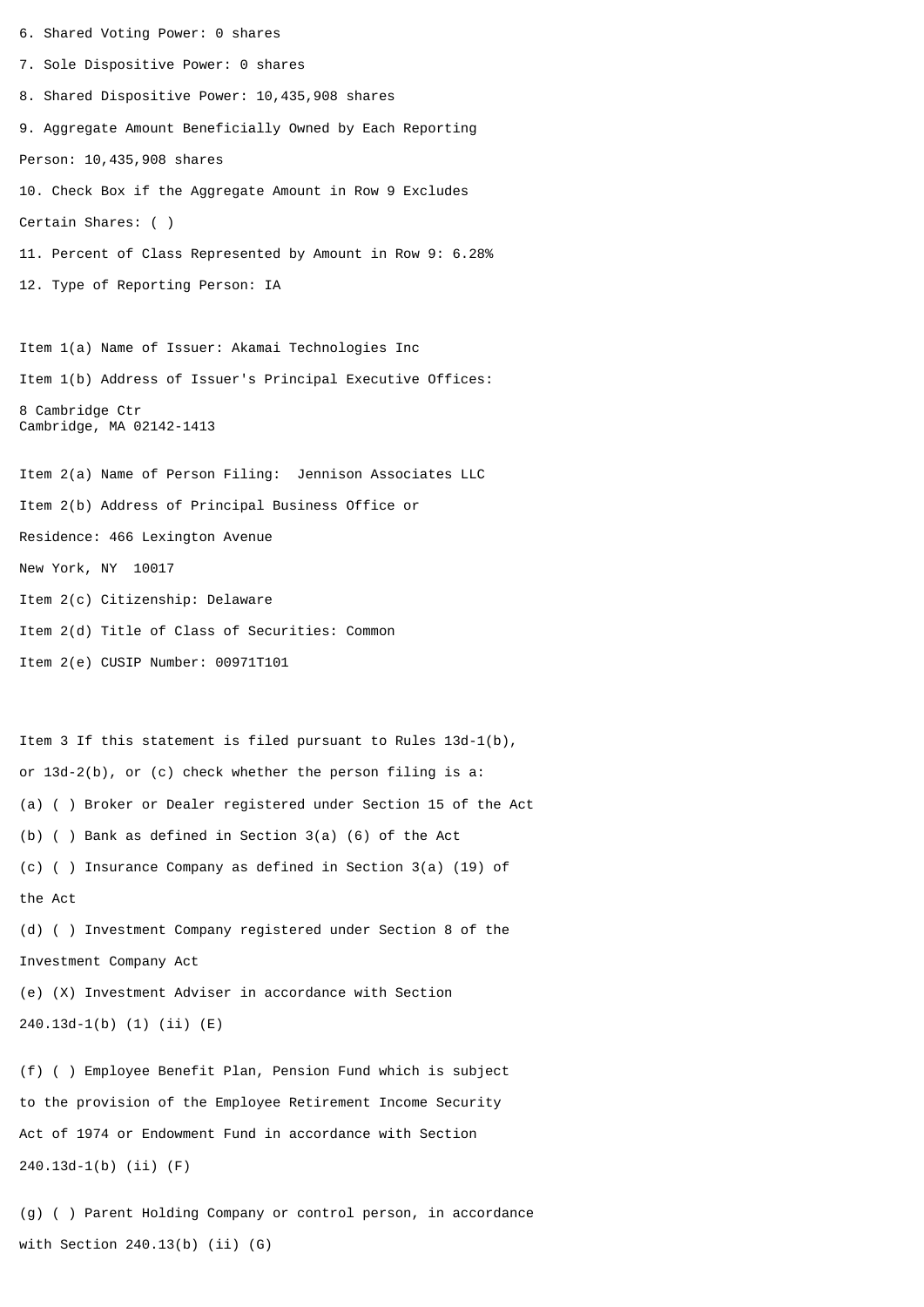(h) ( ) A savings association as defined by Section 3(b) of the Federal Deposit Insurance Act

(i)( ) A church plan that is excluded from the definition of an investment company under Section 3(c) (4) of the Investment Company Act of 1940.

(j)( ) Group, in accordance with Section  $240.13d-1(b)$  (1) (ii) (J). If this statement is filed pursuant to Section 240.13d-1(c), check this box. ( )

Item 4 Ownership:

Provide the following information regarding the aggregate number and percentage of the class of securities of the issuer identified in Item 1.

(a) Amount Beneficially Owned: 10,435,908 shares

(b) Percent of Class: 6.28%

(c) Number of shares as to which the person has:

(i) sole power to vote or to direct the vote: 7,262,939

(ii) shared power to vote or to direct the vote: 0

(iii) sole power to dispose or to direct the disposition of: 0

(iv) shared power to dispose or to direct the disposition of: 10,435,908

Jennison Associates LLC ("Jennison") furnishes investment advice to several investment companies, insurance separate accounts, and institutional clients ("Managed Portfolios"). As a result of its role as investment adviser of the Managed Portfolios, Jennison may be deemed to be the beneficial owner of the shares of the Issuer's Common Stock held by such Managed Portfolios. Prudential Financial, Inc. ("Prudential") indirectly owns 100% of equity interests of Jennison. As a result, Prudential may be deemed to have the power to exercise or to direct the exercise of such voting and/or dispositive power that Jennison may have with respect to the Issuer's Common Stock held by the Managed Portfolios. Jennison does not file jointly with Prudential, as such, shares of the Issuer's Common Stock reported on Jennison's 13G may be included in the shares reported on the 13G filed by Prudential. These shares were acquired in the ordinary course of business, and not with the purpose or effect of changing or influencing control of the Issuer. The filing of this statement should not be construed as an admission that Jennison is, for the purposes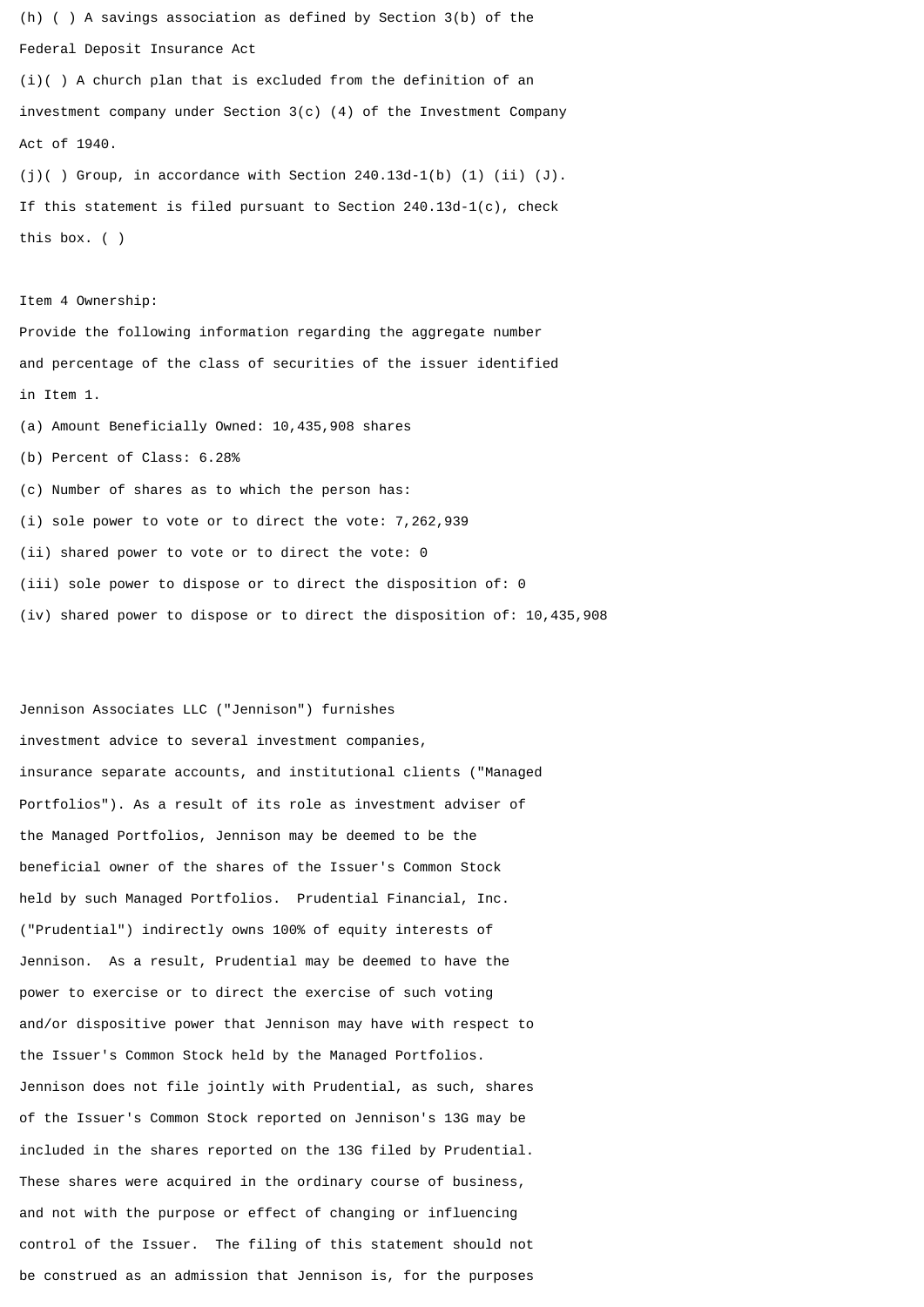of Sections 13 or 16 of the Securities Exchange Act of 1934, the beneficial owner of these shares.

Item 5 Ownership of Five Percent or Less of a Class: If this statement is being filed to report the fact that as of the date hereof the reporting person has ceased to be the beneficial owner of more than five percent of the securities, check the following ().

Item 6 Ownership of More than Five Percent on Behalf of Another Person: The securities that are subject to this report are owned by and held for the Managed Portfolios. Any dividends received from such securities, or the proceeds of any sale of such securities, are for the benefit of, and are held for Managed Portfolios. No such Managed Portfolio, owns more than 5% of the class of securities which are the subject of this report.

Item 7 Identification and Classification of the Subsidiary which Acquired the Security being Reported on by the Parent Holding Company: Not Applicable

Item 8 Identification and Classification of Members of the Group: Not Applicable

Item 9 Notice of Dissolution of Group: Not Applicable

## Item 10 Certification:

By signing below I certify that, to the best of my knowledge and belief, the securities referred to above were acquired and are in held the ordinary course of business and were not acquired and are not held for the purpose of and do not have the effect of changing or influencing the control of the issuer of the securities and were not acquired and are not held in connection with or as a participant in any transaction having that purpose or effect. After reasonable inquiry and to the best of my knowledge and belief, I certify that the correct information set forth in this statement is true, complete and correct.